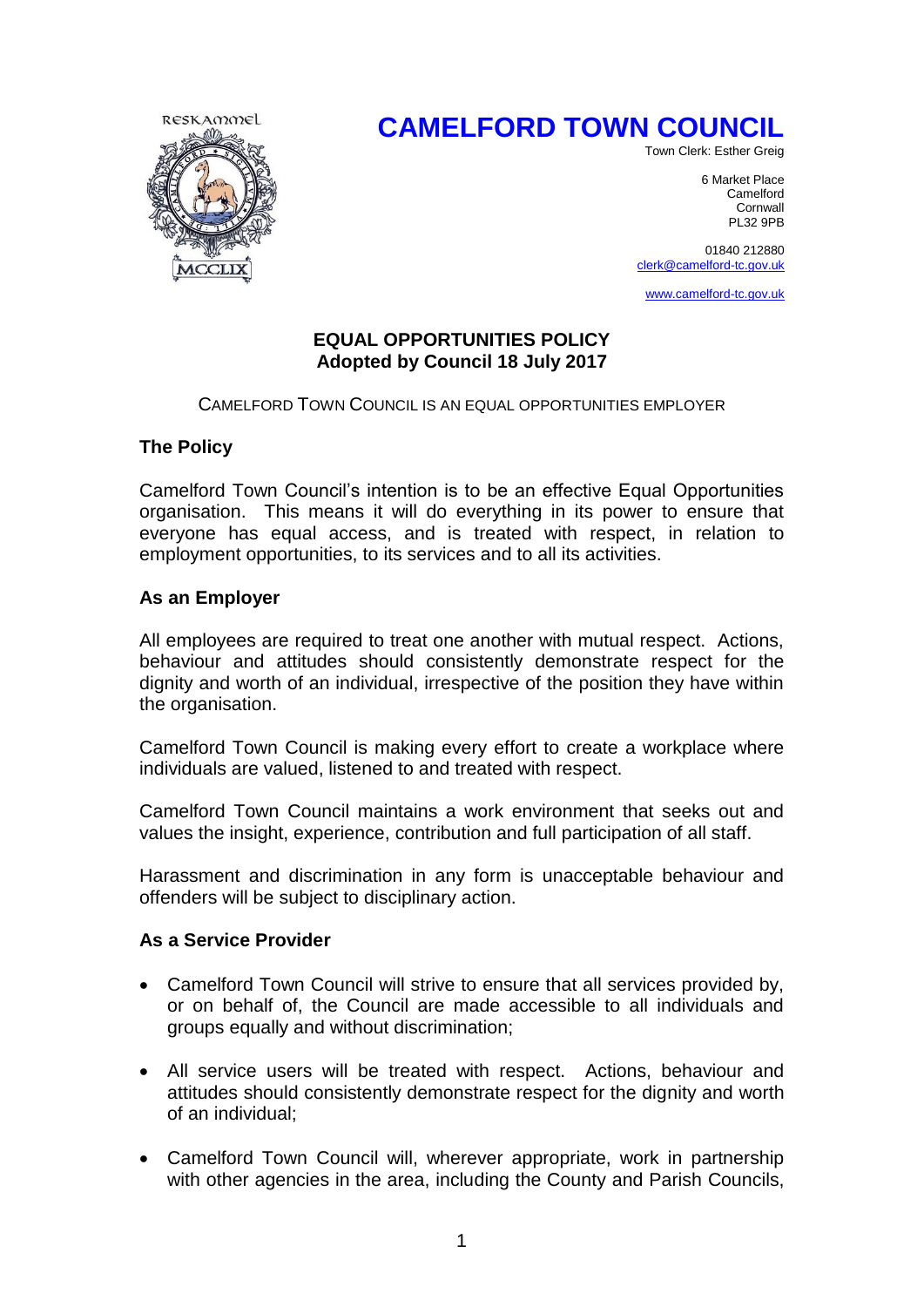voluntary groups and community organisations to promote equal opportunities;

 Camelford Town Council will ensure that all contractors directly supplying goods and services or executing works for, or on behalf of, the Council comply with this Council's stated policy on equal opportunities.

#### **The Policy in Action**

#### **As an Employer**

Camelford Town Council aims to achieve the policy by:-

- ensuring its employees are made aware of their rights and responsibilities to each other, the customer and the organisation regarding equal opportunities issues;
- providing a way in which individuals can communicate any concerns via competent named personnel;
- treating any unacceptable behaviour seriously:
- ensuring all Managers realise they have a key role in implementing this policy and are expected to take personal responsibility in ensuring its success;
- providing awareness training for all employees and Councillors, ensuring opportunities to develop relevant competencies are available to implement the policy;

## **As a Service Provider**

Camelford Town Council aims to achieve its policy by:-

- providing training for all staff in equal opportunities awareness and customer care, emphasising equality of treatment in service delivery;
- ensuring that no member of the public is disadvantaged, or treated less favourably than others, in terms of access to Council services. Where the Council's practice, policy or procedures are found to make access impossible or unreasonably difficult, we will take such steps as are reasonable in the circumstances to change these practices, policies or procedures;
- ensuring that, wherever practical, all public buildings and premises owned or managed by the Council are accessible to all. Where this is impractical in the short-term, we will provide reasonable alternative methods of access so that no member of the public is disadvantaged by physical barriers;